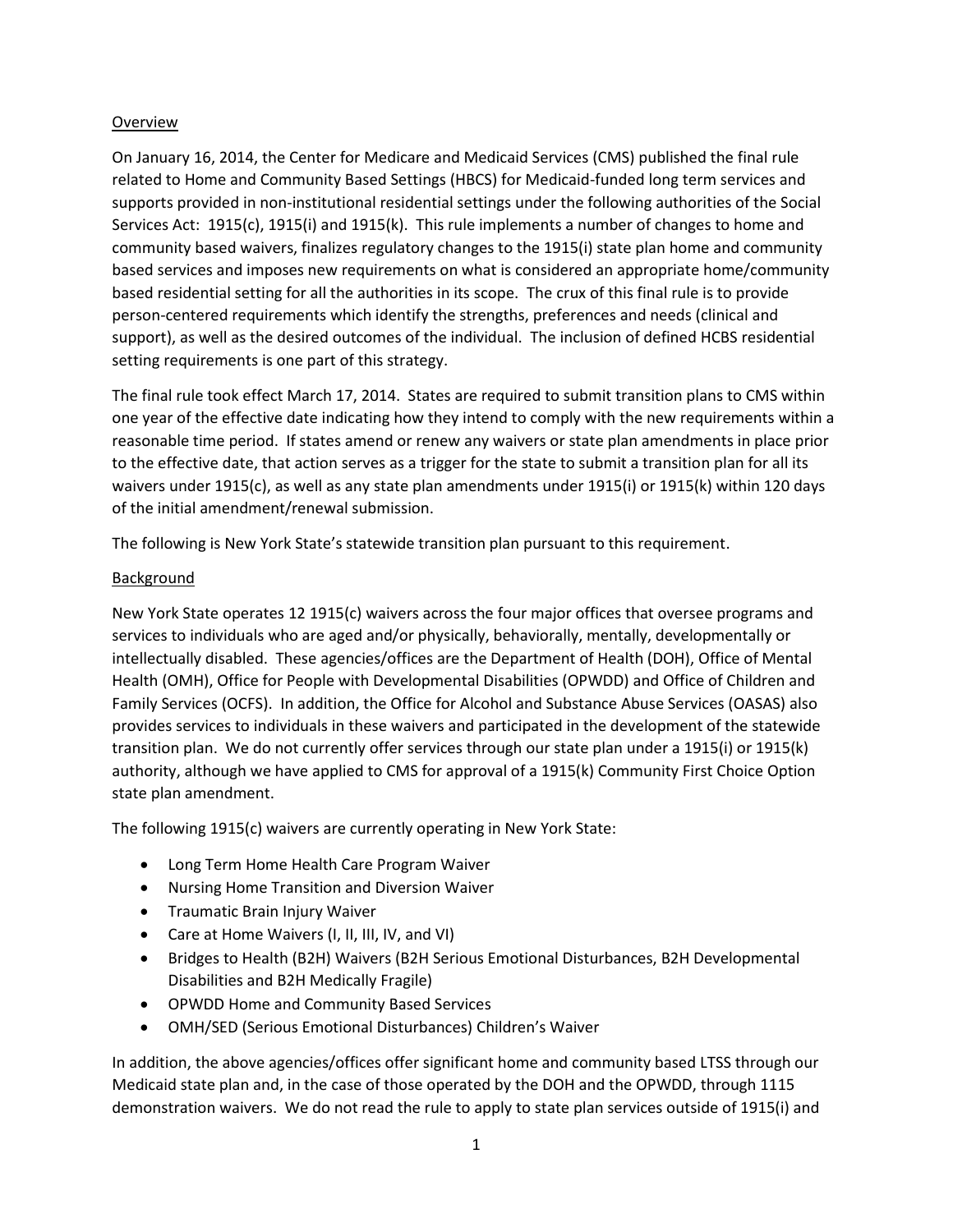1915(k) authorities and understand that CMS does intend to apply the rule to 1115 demonstration waivers upon renewal or amendment through negotiation of the terms and conditions of approval.

Most individuals receiving services through these waivers are living in their own homes or those of family members, certain group homes or other adult care facilities where they enjoy the qualitative benefits of receiving services in the community as opposed to in an institution. However, there are individuals who live in congregate housing, adult care facilities and supportive housing where their autonomy, independence and community integration may be less apparent, including children and youth where their rights are delegated to their parents or guardians. New York has affirmed its commitment to serving individuals with disabilities in the least restrictive environment under Governor Andrew Cuomo's leadership. In 2012, the Governor introduced legislation to establish the Justice Center to ensure protection against abuse and neglect of individuals with special needs. The Justice Center became operational in 2013. Also in 2012, he convened the Olmstead Development and Implementation Cabinet, which met with over 160 stakeholder groups and reviewed over 100 position papers before releasing its report in October 2013 laying out recommendations for New York policymakers to continue efforts to ensure that individuals with disabilities are provided the services and supports they need that reflect their choice and support their goals to live an independent and fully integrated life in the community.

Consistent with these efforts, New York State convened an interagency workgroup in 2014 to address how best to comply with the requirements of the new settings rule. The group met a number of times to ensure that a cohesive statewide transition plan was developed to address the unique needs of individuals across a wide variety of community-based settings. The interagency workgroup includes representatives from the Executive Chamber, DOH, OMH, OPWDD, OCFS, and OASAS. Four meetings were held between January and June to develop the transition plan that follows.

## New York State's Statewide Transition Plan for Community Based Settings

42 CFR §441.530 requires that all settings in which individuals receiving Medicaid-funded home and community based services live must have the following characteristics and qualities:

(i) The setting is integrated in and supports full access of individuals receiving Medicaid HCBS to the greater community, including opportunities to seek employment and work in competitive integrated settings, engage in community life, control personal resources, and receive services in the community, to the same degree of access as individuals not receiving Medicaid HCBS.

(ii) The setting is selected by the individual from among setting options, including non-disability specific settings and an option for a private unit in a residential setting. The setting options are identified and documented in the person-centered service plan and are based on the individual's needs, preferences, and, for residential settings, resources available for room and board.

(iii) Ensures an individual's rights of privacy, dignity and respect, and freedom from coercion and restraint.

(iv) Optimizes but does not regiment individual initiative, autonomy, and independence in making life choices, including but not limited to, daily activities, physical environment, and with whom to interact.

(v) Facilitates individual choice regarding services and supports, and who provides them.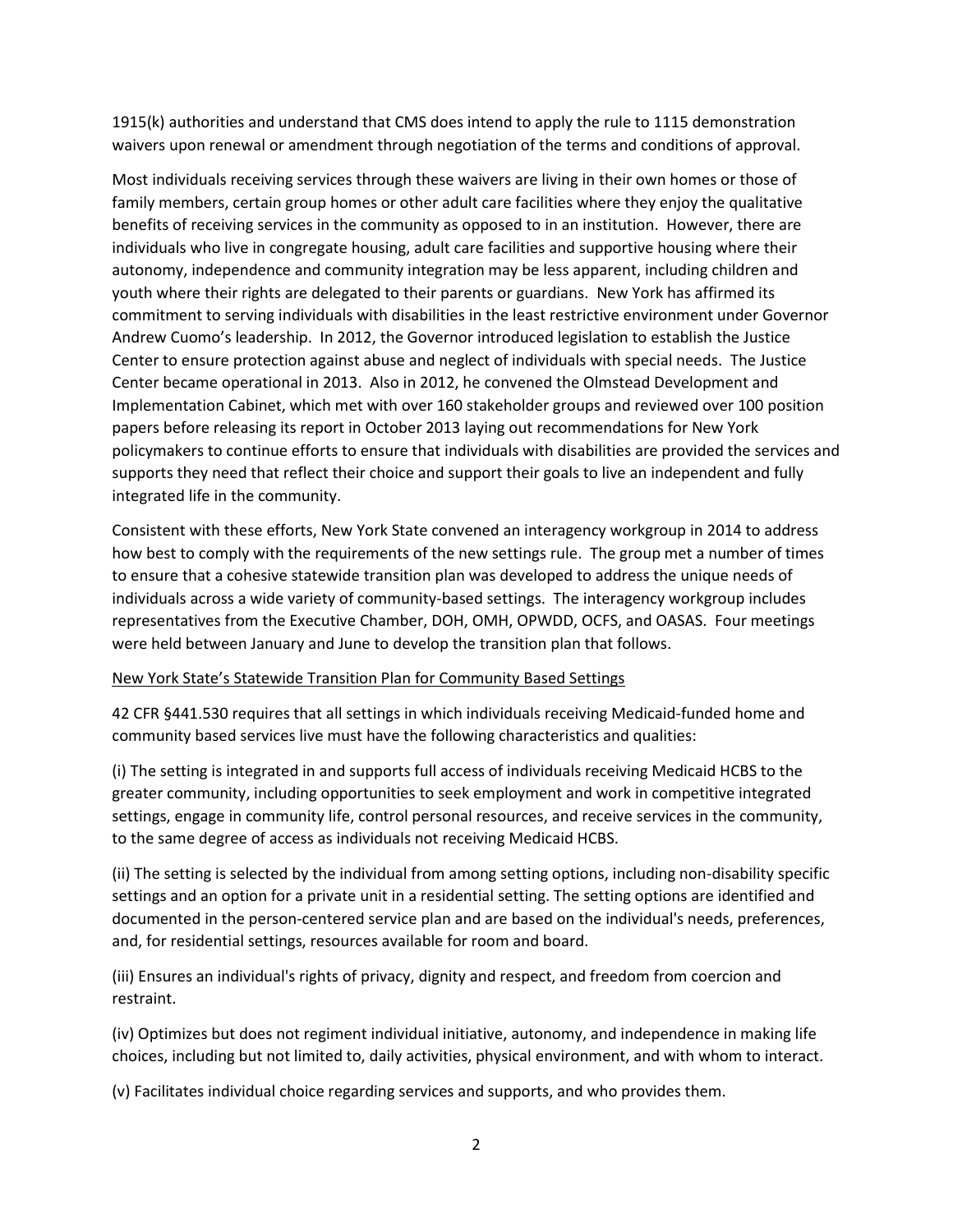The rule imposes further requirements on settings that are provider owned or controlled, as is often the case with supportive housing and certain independent residential alternatives (IRAs) where individuals receiving services through OPWDD's Home and Community Based Services Waiver may live. The following qualities and/or conditions must be assured in these settings:

(A) The unit or dwelling is a specific physical place that can be owned, rented or occupied under a legally enforceable agreement by the individual receiving services, and the individual has, at a minimum, the same responsibilities and protections from eviction that tenants have under the landlord tenant law of the State, county, city or other designated entity. For settings in which landlord tenant laws do not apply, the State must ensure that a lease, residency agreement or other form of written agreement will be in place for each participant and that the document provides protections that address eviction processes and appeals comparable to those provided under the jurisdiction's landlord tenant law.

(B) Each individual has privacy in their sleeping or living unit:

(1) Units have entrance doors lockable by the individual, with only appropriate staff having keys to doors as needed.

(2) Individuals sharing units have a choice of roommates in that setting.

(3) Individuals have the freedom to furnish and decorate their sleeping or living units within the lease or other agreement.

(C) Individuals have the freedom and support to control their own schedules and activities, and have access to food at any time.

(D) Individuals are able to have visitors of their choosing at any time.

(E) The setting is physically accessible to the individual.

Finally, the rule asserts that hospitals, nursing homes, institutional care facilities (ICF) for the developmentally disabled and institutes for mental disease are not community-based settings and further that settings on the grounds of public or private institutions and those in close proximity to public institutions are presumed to be institutional rather than community-based. New York State understands that it has the burden of providing evidence to the Secretary of Health and Human Services (HHS) if it believes that such a setting should be considered community-based for the purpose of allowing the provision of Medicaid-funded HCBS LTSS to individuals who reside there.

New York State proposes the following time table and deliverables to come into compliance with this rule where settings do not yet exhibit these qualities and characteristics.